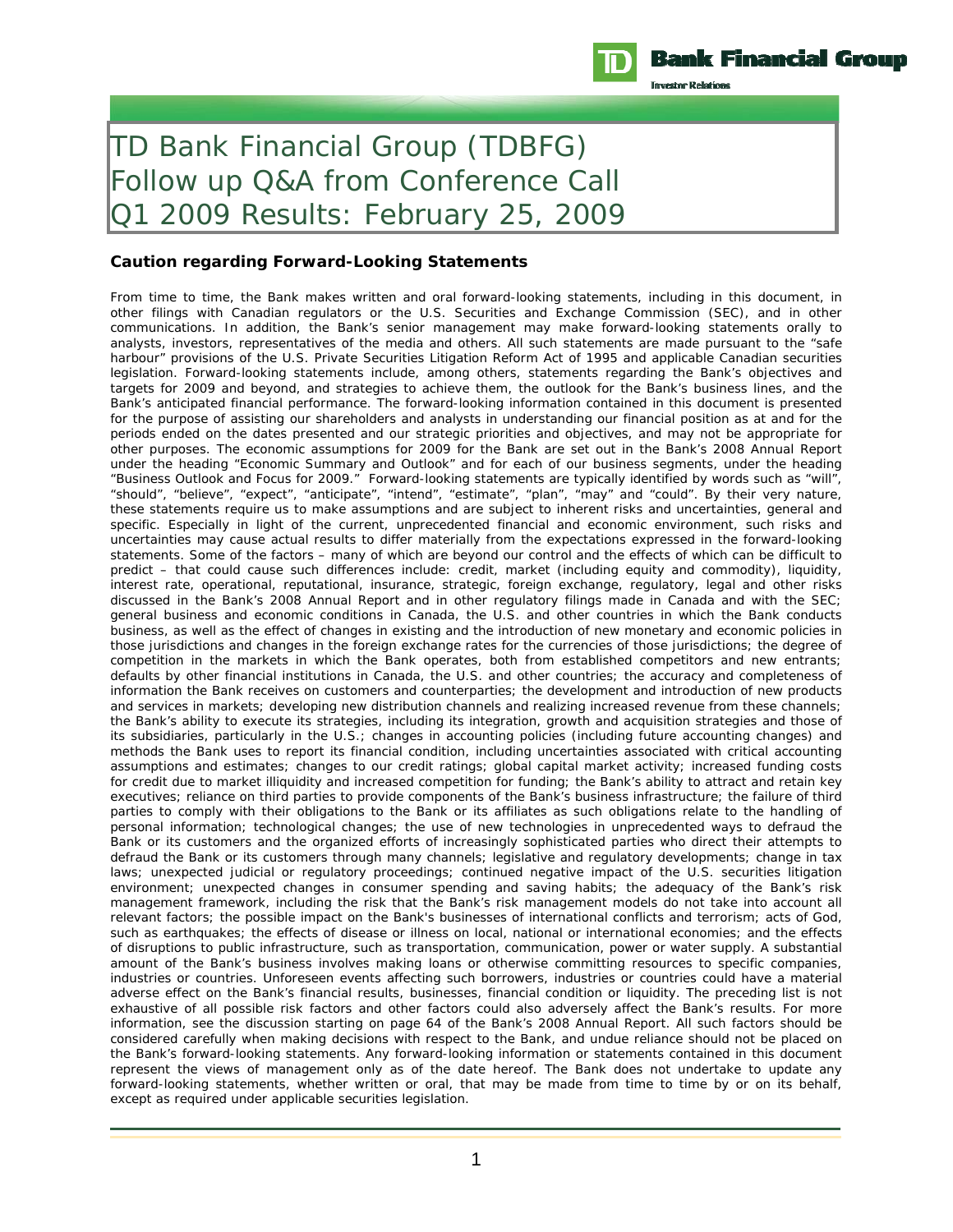

### **1. Prior to TD's acquisition of Commerce Bancorp ("Commerce"), what was their peak loss rate?**

TDBFG completed its acquisition of Commerce on March 31, 2008. Prior to this, Commerce was a publicly-traded company, listed on the NYSE under the ticker symbol "CBH".

Regulatory filings of the company while it was publicly traded, including certain financial metrics, continue to be available at http://www.sec.gov/edgar.shtml. Historical performance is not necessarily representative of forward-looking performance.

# **2. a) What is the current loan to value ("LTV") on your U.S. RESL1 book?**

| Current                   | <b>Residential Mort.</b> | 1 <sup>st</sup> Lien HELOCs | 2 <sup>nd</sup> Lien HELOCs |
|---------------------------|--------------------------|-----------------------------|-----------------------------|
| <b>Estimated LTV</b>      |                          |                             |                             |
| $>80\%$                   | 17%                      | 12%                         | 33%                         |
| 61-80%                    | 32%                      | 23%                         | 37%                         |
| $\epsilon = 60\%$         | 51%                      | 65%                         | 30%                         |
|                           |                          |                             |                             |
| <b>Current FICO Score</b> | 65%                      | 79%                         | 76%                         |
| >700                      |                          |                             |                             |

The current LTVs on our U.S. RESL books are estimated as follows:

Also worth noting on TD's U.S. RESL portfolio is that approximately 45% of the total HELOC book, and 43% of the 2<sup>nd</sup> lien HELOC book referenced in the table above, are structured as reducing term loans.

# **b) What is your methodology for establishing current LTVs on your U.S. RESL book?**

Current LTVs on the U.S. RESL book are estimated by adjusting the original LTV using the Loan Performance Home Price Index. This index is available in multiple markets in the U.S.

# **3. Referring to page 38 of the Q1/09 Supplemental Financial Information package (available at** *td.com/investor***),**

**a) is the expected loss rate adjusted after the actual loss rates have been determined?** 

l

<sup>&</sup>lt;sup>1</sup> "RESL" refers to Real Estate Secured Lending, which includes Residential Mortgages and HELOCs (Home Equity secured Lines of Credit and Loans)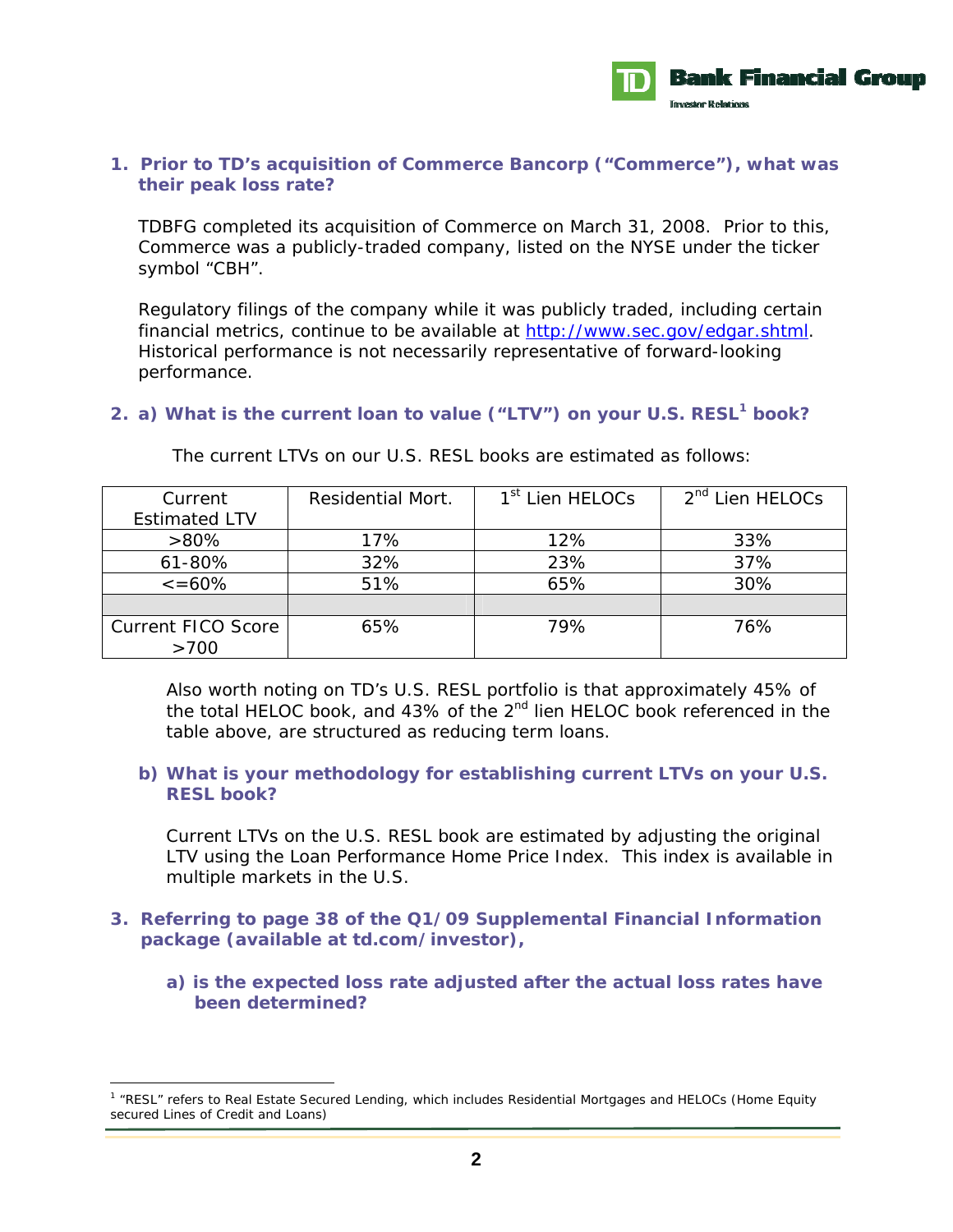

No. As stated in footnotes 1 and 2 in the Supplemental Financial Information package, the expected loss rate represents the loss rate predicted at the beginning of the applicable consecutive 4-quarter period, in this case the period ending Q1 2009. The expected loss rate is calculated using Basel II risk parameters, which are calculated on a "through the cycle" basis. The risk parameters are updated at least annually, taking into account actual loss experience.

#### **b) if the expected loss rate is greater than the actual loss rate, is this an indication that your provisions for credit losses are expected to rise?**

Not necessarily. The two rates measure losses over different time horizons, and reflect different measurements. As outlined above, Expected Loss is calculated on a "through the cycle" basis, and represents an estimate of loss rates over an extended period of time. The various risk parameters (Probability of Default, Loss Given Default, and Exposure at Default) used to calculate Estimated Losses are based on conservative estimates, as the historical loss data used in the calculation does not cover a full business cycle. Actual loss rates, on the other hand, reflect the loss experience realized during a given period. During periods of relative prosperity, Expected Losses will normally exceed actual losses, whereas during a recession, actual loss rates may exceed Expected Losses.

Given our position in the current economic cycle, we expect losses to increase in Q2/09 due to: i) a worsening of the North American economic environment, and ii) a rise in short-term delinquency in Q1/09, which is expected to create higher provisions in Q2/09.

# **4. Referring to page 35 of the Q1/09 Supplemental Financial Information package, can you provide an indication of how much Probability of Default ("PD") should change from peak to trough?**

Exposure Weighted Average PD is dependent on the PD assigned to, and the amount of exposure in, each retail risk category (Low, Medium, High). As outlined in response to question 3 above, the parameters used to estimate PD in each category are calculated conservatively on a "through-the-cycle" basis which takes into account the default experience over a business cycle. As a result, PD estimates within a range are not expected to vary widely.

The exposure in each retail risk category at any point in time is dependent on the risk profile and distribution of individual borrowers within the portfolio. This risk profile and distribution will change from quarter to quarter depending on the impact of current economic conditions. It is possible to estimate a range of